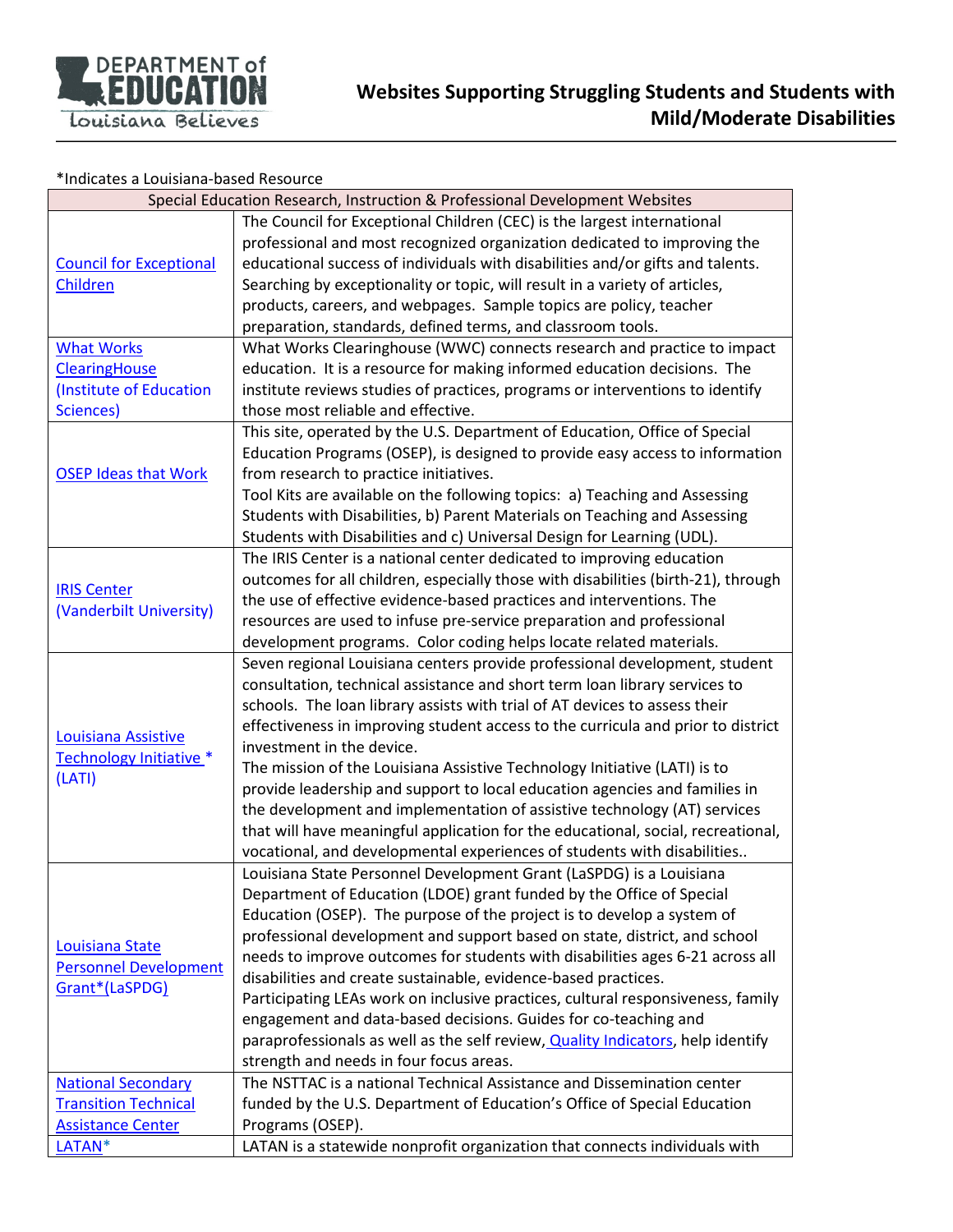

|                               | disabilities to assistive technology that enables independence in                                                                                  |
|-------------------------------|----------------------------------------------------------------------------------------------------------------------------------------------------|
|                               | employment, school, and community living. LATAN serves Louisiana citizens                                                                          |
|                               | of all ages.                                                                                                                                       |
|                               | CAST is a nonprofit research and development organization that works to                                                                            |
|                               | expand learning opportunities for all individuals, especially those with                                                                           |
|                               | disabilities, through Universal Design for Learning (UDL). UDL principles guide                                                                    |
| <b>CAST</b> (Universal Design | the design of learning environments that reduce barriers to education and                                                                          |
| for Learning)                 | maximizes learning for all students.                                                                                                               |
|                               | The CAST UDL EXCHANGE allows the use and sharing of materials to support                                                                           |
|                               | instruction which incorporate UDL principles.                                                                                                      |
|                               | LearningPort is a national online library of professional development                                                                              |
|                               | resources compiled to help bridge research, policy and practices. This library                                                                     |
| LearningPort                  | provides local educators with easy access to an array of resources that can be                                                                     |
|                               | used or customized to meet their needs. Click on the "Explore Topics" tab for                                                                      |
|                               | an easy search for your area of interest (e.g., Autism).                                                                                           |
|                               | The Bookshare.org library provides an accessible online library for people in                                                                      |
| <b>Bookshare.org</b>          | the United States with print disabilities. This project is supported by the U.S.                                                                   |
|                               | Department of Education, Office of Special Education Programs.                                                                                     |
| <b>Inclusive Schools</b>      | The Inclusive Schools Network (ISN) is a web-based resource for families,                                                                          |
| <b>Network</b>                | schools and communities that promotes inclusive educational practices.                                                                             |
|                               | Parent Information & Support Websites                                                                                                              |
|                               | LaPTIC is committed to helping parents of children with disabilities to become                                                                     |
|                               | full participants in their children's educational process. All parent facilitators                                                                 |
| <b>Louisiana Parent</b>       | with the program are also parents of children with disabilities. This site also                                                                    |
| <b>Training and</b>           | provides links to the regional Families Helping Families (FHF) Centers, a                                                                          |
| <b>Information Center*</b>    | Louisiana network of family-directed resource centers which provide                                                                                |
|                               | information and support on issues related to disabilities.                                                                                         |
|                               | The Families Helping Families (FHF) network is comprised of 10 individual                                                                          |
|                               | nonprofit, family-driven resource centers that provide support and                                                                                 |
| <b>Families Helping</b>       | information to families who have members with disabilities. The term                                                                               |
| Families of Louisiana*        | "disability" includes physical, mental, emotional, behavioral, and/or academic                                                                     |
|                               | needs. Each center maintains its own website.                                                                                                      |
|                               | The Council's efforts are designed to promote the increased self-                                                                                  |
| Louisiana                     | determination, independence, productivity, integration and inclusion of                                                                            |
| <b>Developmental</b>          | people with developmental disabilities in their communities.                                                                                       |
| Disabilities Council*         |                                                                                                                                                    |
|                               | LaTEACH page is housed on this site as well. LaTEACH is a statewide advocacy<br>network for appropriate, inclusive education for all students.     |
|                               |                                                                                                                                                    |
|                               | The mission of this site is to encourage new ways of thinking about<br>developmental disabilities, in the belief that changes in our attitudes and |
| <b>Disability is Natural</b>  | actions can help create a society where all children and adults with                                                                               |
|                               |                                                                                                                                                    |
|                               | developmental disabilities have opportunities to live the lives of their dreams,                                                                   |
|                               | Materials for People First Language which places the person first and                                                                              |
|                               | positively impacts the way we see others and the way they see themselves is                                                                        |
|                               | located here. The focus is how people are more alike than different.                                                                               |
| People First of               | People First of Louisiana supports people with disabilities to empower                                                                             |
| Louisiana*                    | themselves in becoming effective decision makers, to gain more                                                                                     |
|                               | independence, and enjoy life as equal citizens of the United States of                                                                             |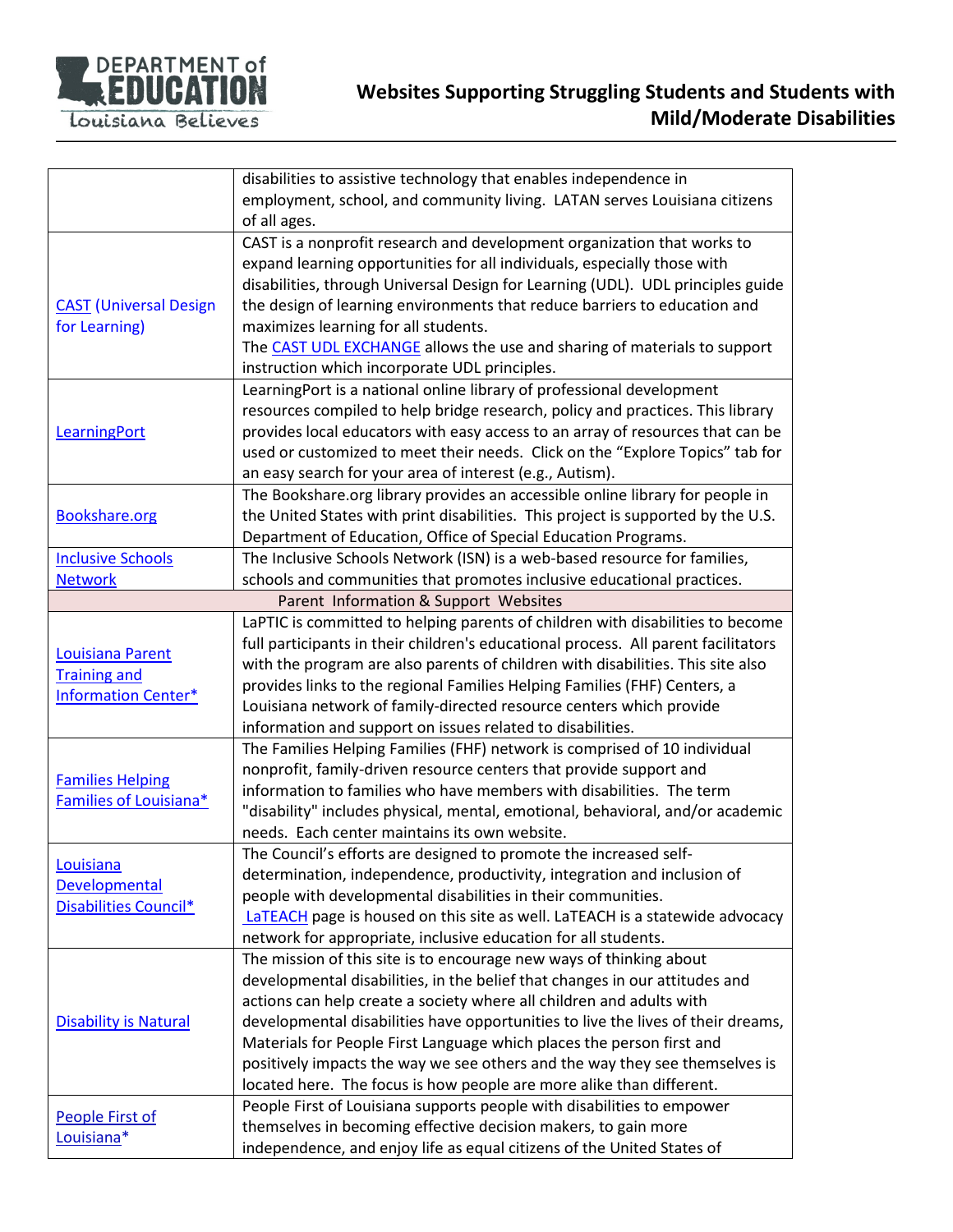

|                                                                                                                                                                                                                      | America.                                                                                                                                                                                                                                                                                                                                                                                                                                                                                                                                                                                                                                                                                                                                   |
|----------------------------------------------------------------------------------------------------------------------------------------------------------------------------------------------------------------------|--------------------------------------------------------------------------------------------------------------------------------------------------------------------------------------------------------------------------------------------------------------------------------------------------------------------------------------------------------------------------------------------------------------------------------------------------------------------------------------------------------------------------------------------------------------------------------------------------------------------------------------------------------------------------------------------------------------------------------------------|
| <b>National Education</b><br><b>Association (NEA)-</b><br><b>Parents Page - Students</b><br>with Disabilities Search<br><b>Pyramid Community</b><br><b>Parent Resource Center</b><br>* (Greater New Orleans<br>Area) | Parents and family members are children's first and natural teacher. One of<br>the most important things that make students more successful is family<br>involvement in education. Research has shown that when families are<br>engaged in their education, students achieve more, stay in school longer, and<br>have better career choices.<br>The NEA provides a wide range of articles, studies, how to topics for parents<br>of students with Disabilities<br>Established in 1991, the program is designed to support, assist and provide<br>expertise to parents in traditionally underserved areas of New Orleans.<br>Information, workshops and one-to-one assistance is available at the Center.                                   |
|                                                                                                                                                                                                                      | Content Specific Websites for Multi-Sensory & Differentiated Instruction                                                                                                                                                                                                                                                                                                                                                                                                                                                                                                                                                                                                                                                                   |
| <b>International Literacy</b><br>Association(ILA) and<br><b>Read Write Think</b>                                                                                                                                     | ILA (formerly International Reading Association) publishes research on<br>literacy and translates that research into practical resources for educators,<br>students and leaders worldwide. Some resources are free; others require<br>membership.<br>The mission of Read Write Think is to provide educators, parents, and<br>afterschool professionals with access to the highest quality practices in<br>reading and language arts instruction by offering the very best in free<br>materials. READWRITETHINK partners with the International Literacy<br>Association, National Council of Teachers of English, and the Verizon<br>Foundation.                                                                                           |
| <b>Tarheel Reader</b><br><b>University of North</b><br><b>Carolina</b>                                                                                                                                               | Tar Heel Reader is a collection of free, easy-to-read, and accessible books<br>which cross contest areas and grade levels. Some address current social<br>issues and trends. Utilizing a topic search and previewing for applicability and<br>difficulty, materials can support current classroom topics on a lower reading<br>level. ("Caution" marked for adolescent topics.)<br>Each book has a read aloud option. The books may be downloaded as slide<br>shows in PowerPoint, Impress, or Flash format.<br>Students may write and post their own books using pictures from the huge<br>collection at Flickr or uploaded public domain pictures. This feature allows<br>differentiation for a variety of abilities and reading levels. |
| <b>Library of Congress</b><br><b>Teaching with Primary</b><br><b>Sources</b>                                                                                                                                         | The Library of Congress offers original documents and objects which were<br>created at the time being studied. This website can bring original artifacts of<br>museum quality right into the classroom. Guidance on how to use primary<br>sources of materials and sample lessons are available.                                                                                                                                                                                                                                                                                                                                                                                                                                           |
| <b>National Council for</b><br>Social Studies-<br><b>Resources</b>                                                                                                                                                   | The mission of the NCSS is to provide leadership, service, and support for all<br>social studies educators. Many resources are viewable for the current month<br>free of charge, but access to the archives requires a membership. Take an<br>electronic field trip, access articles and pictures of events and people, or use<br>the Notable Trade Book lists for top-rated, Social Studies-related children's<br>literature.                                                                                                                                                                                                                                                                                                             |
| <b>National Council of</b><br><b>Teachers of</b><br><b>Mathematics</b>                                                                                                                                               | The Classroom Resources tab has lesson plans, interactive & mobile Apps,<br>problems, student explorations in mathematics, classroom resources, share<br>and success stories sites.                                                                                                                                                                                                                                                                                                                                                                                                                                                                                                                                                        |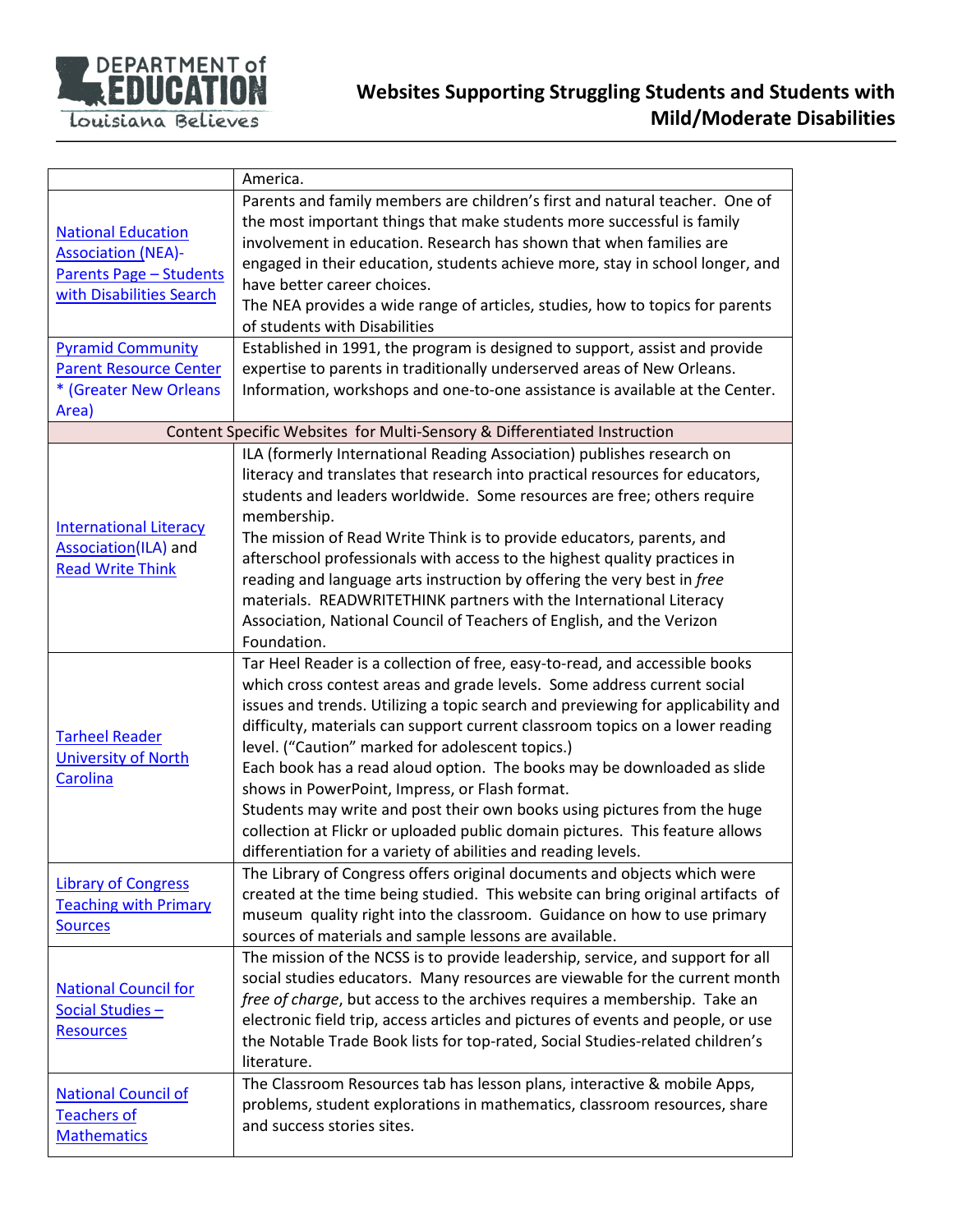

| <b>National Science</b><br><b>Teachers Association</b>                           | The Books & Resources tab has its own NSTA Recommends best science<br>resources, trade book lists, freebies for science teachers, podcasts, etc. Free<br>access is available to some materials; others require membership to NSTA.                                                                                                                                                                                                                                                                                                  |  |
|----------------------------------------------------------------------------------|-------------------------------------------------------------------------------------------------------------------------------------------------------------------------------------------------------------------------------------------------------------------------------------------------------------------------------------------------------------------------------------------------------------------------------------------------------------------------------------------------------------------------------------|--|
| Special Education Bulletins & Policies                                           |                                                                                                                                                                                                                                                                                                                                                                                                                                                                                                                                     |  |
| Louisiana Department<br>of Education-BESE<br>policy/Bulletins*                   | Bulletins found here have followed the Administrative Procedure Act and<br>become part of the Louisiana Administrative Code. Therefore, they are<br>officially the most current rules in effect.<br>Of special interest to Special Education are:<br>Bulletin 1508 - Pupil Appraisal Handbook<br>Bulletin 1530 - Louisiana IEP Handbook for Students with<br><b>Exceptionalities</b><br>Bulletin 1706 - Disabilities and Gifted/Talented<br>Bulletin 1903 – Regulations and Guidelines for Education of Dyslexic<br><b>Students</b> |  |
| Louisiana's Educational<br><b>Rights of Children with</b><br><b>Disabilities</b> | Special Education Processes + Procedural Safeguards, September, 2013 is a<br>guide to help parents navigate the complex system that oversees special<br>education in Louisiana's public schools and serves as the procedural<br>safeguard for initial evaluation referrals, disciplinary action/change of student<br>placement, filing a state complaint, when a first time due process occurs, or<br>upon request.                                                                                                                 |  |
| U.S. Department of<br><b>Education Office of Civil</b><br>Rights FAQs for 504    | The purpose of section 504 of the Rehabilitation Act is designed to eliminate<br>discrimination on the basis of a handicap in any program or activity receiving<br>federal financial assistance. Services typically are given via classroom<br>accommodations.                                                                                                                                                                                                                                                                      |  |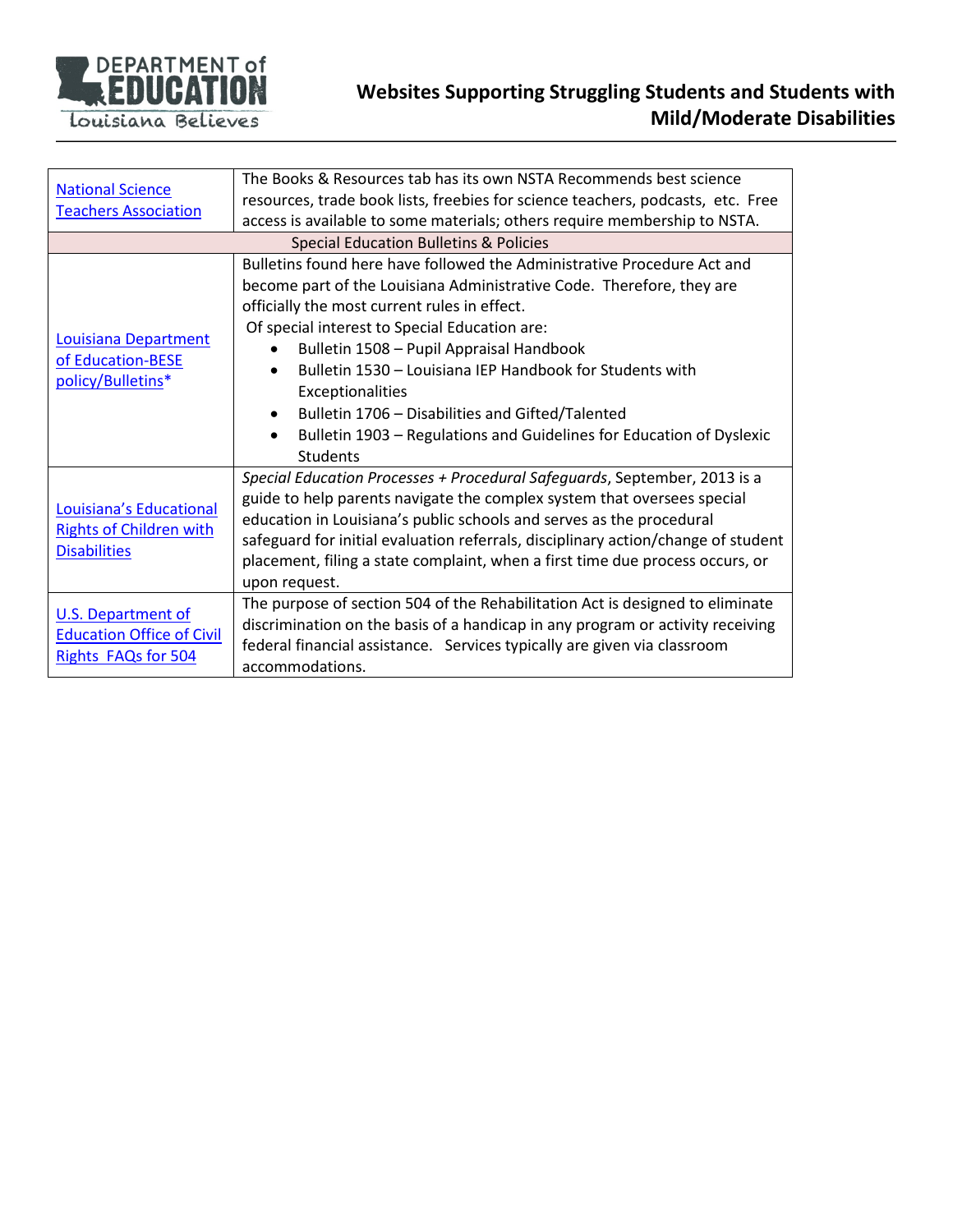

| Center for Literacy and       | The Center's mission is to promote literacy and communication for individuals     |
|-------------------------------|-----------------------------------------------------------------------------------|
| <b>Disability Studies</b>     | of all ages with disabilities. The site provides resources to support literacy    |
|                               | access for students with significant disabilities, including those with           |
|                               | deafblindness.                                                                    |
| <b>Tarheel Reader</b>         | Tar Heel Reader is a collection of free, easy-to-read, and accessible books on a  |
|                               | wide range of topics. Each book can be speech enabled and accessed using          |
|                               | multiple interfaces (i.e. switches, alternative keyboards, touch screens, and     |
|                               | dedicated AAC devices). The books may be downloaded as slide shows in             |
|                               | PowerPoint, Impress, or Flash format. You may write your own books using          |
|                               | pictures from the huge collection at Flickr or pictures you upload.               |
| All Children Can Read         | This website, funded by the Office of Special Education Programs, U.S.            |
|                               | Department of Education, provides extensive information on literacy for           |
|                               | students with dual sensory challenges. The website provides strategies in a       |
|                               | user-friendly, interactive manner that utilizes existing resources and provides   |
|                               | practical examples.                                                               |
| Louisiana Assistive           | The mission of the Louisiana Assistive Technology Initiative (LATI) is to provide |
| <b>Technology Initiative</b>  | leadership and support to local education agencies and families in the            |
| $(LATI)*$                     | development and implementation of assistive technology services that will         |
|                               | have meaningful application for the educational, social, recreational,            |
|                               | vocational, and developmental experiences of students with disabilities.          |
| <b>National Center and</b>    | The National Center and State Collaborative (NCSC) is a project led by five       |
| <b>State Collaborative</b>    | centers and 19 states to build an alternate assessment based on alternate         |
| (NCSC)                        | achievement standards (AA-AAS) for students with the most significant             |
|                               | cognitive disabilities. The goal of the NCSC project is to ensure that students   |
|                               | with the most significant cognitive disabilities achieve increasingly higher      |
|                               | academic outcomes and leave high school ready for post-secondary options.         |
| <b>National Alternate</b>     | NAAC is a five-year project funded under the United State Department of           |
| <b>Assessment Center</b>      | Education, Office of Special Education Programs (OSEP).                           |
| <b>AAC Institute</b>          | A not-for-profit, charitable organization dedicated to the most effective         |
|                               | communication for people who rely on augmentative and alternative                 |
|                               | communication (AAC).                                                              |
| <b>National Consortium on</b> | NCDB is a national technical assistance center funded by the US Department of     |
| <b>Deaf-Blindness</b>         | Education. NCDB works to improve the quality of life for children who are         |
|                               | deaf-blind.                                                                       |
| <b>TASH</b>                   | TASH is an international membership association leading the way to inclusive      |
|                               | communities through research, education, and advocacy.                            |
| LearningPort                  | LearningPort is a national online library of professional development resources   |
|                               | compiled to help bridge research, policy and practices. This library provides     |
|                               | local educators with easy access to an array of resources that can be used or     |
|                               | customized to meet their needs. Click on the "Explore Topics" tab for an easy     |
|                               | search for your area of interest (e.g., Autism).                                  |
| Louisiana Autism and          | The LSARD (Louisiana Autism and Spectrum Related Disorders) Project is a          |
| <b>Spectrum Related</b>       | collaborative effort between LSUHSC Human Development Center and the              |
| Disorders Project*            | Louisiana Department of Education.                                                |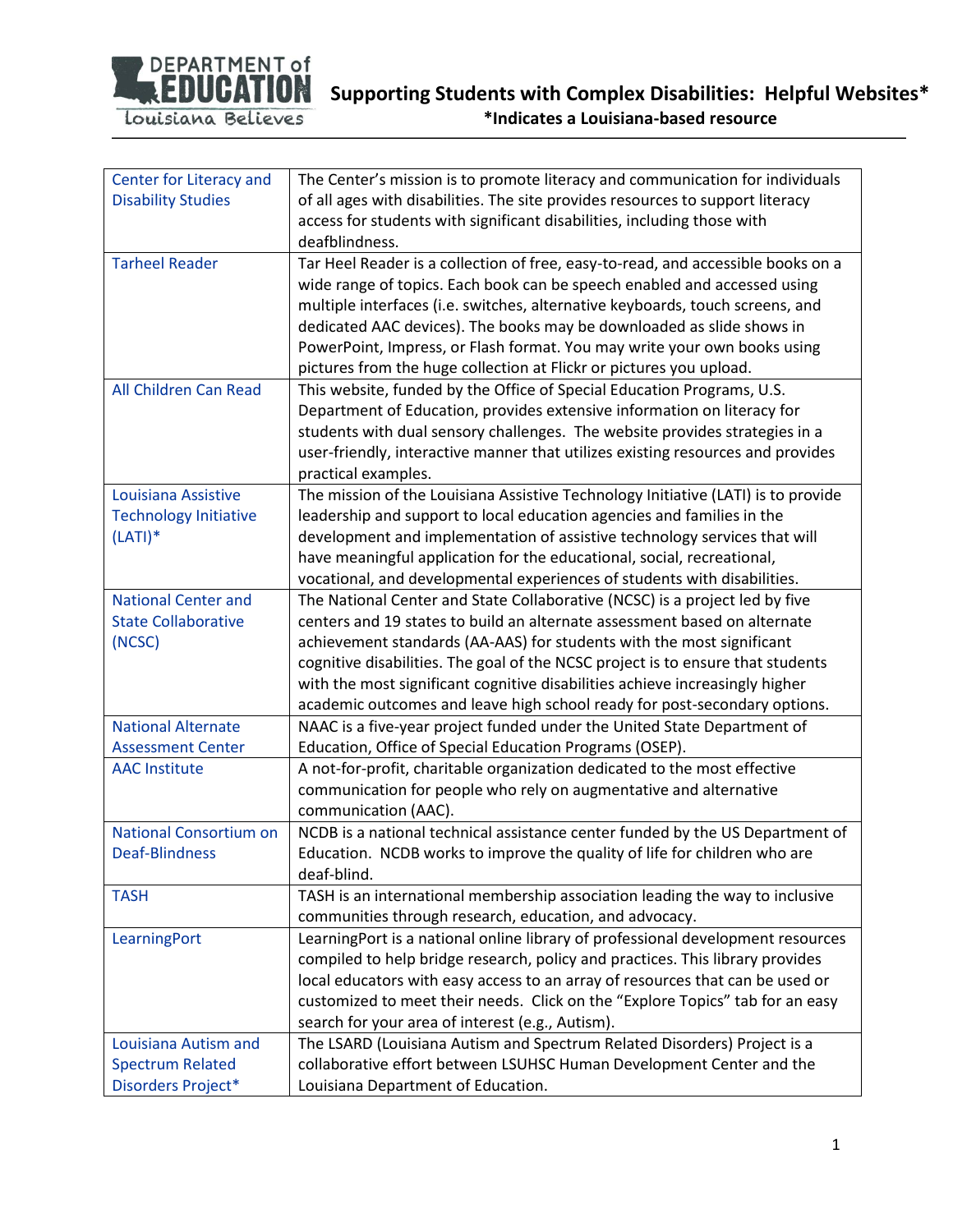

Louisiana Believes

**\*Indicates a Louisiana-based resource**

| <b>AAC Intervention</b>          | This site provides information related to augmentative/alternative                |
|----------------------------------|-----------------------------------------------------------------------------------|
|                                  | communication interventions.                                                      |
| Bookshare.org                    | The Bookshare.org library provides an accessible online library for people in the |
|                                  | United States with print disabilities. This project is supported by the U.S.      |
|                                  | Department of Education, Office of Special Education Programs.                    |
| <b>International Society for</b> | ISAAC supports and encourages the best possible communication methods for         |
| Augmentative and                 | people who find communication difficult.                                          |
| Alternative                      |                                                                                   |
| Communication                    |                                                                                   |
| <b>CAST (Universal Design)</b>   | CAST is a nonprofit research and development organization that works to           |
| for Learning)                    | expand learning opportunities for all individuals, especially those with          |
|                                  | disabilities, through Universal Design for Learning.                              |
| <b>Council for Exceptional</b>   | The Council for Exceptional Children (CEC) is the largest international           |
| Children                         | professional organization dedicated to improving the educational success of       |
|                                  | individuals with disabilities and/or gifts and talents.                           |
| <b>National Secondary</b>        | The NSTTAC is a national Technical Assistance and Dissemination center funded     |
| <b>Transition Technical</b>      | by the U.S. Department of Education's Office of Special Education Programs        |
| <b>Assistance Center</b>         | $(OSEP)$ .                                                                        |
| <b>Disability is Natural</b>     | The mission of this site is to encourage new ways of thinking about               |
|                                  | developmental disabilities, in the belief that changes in our attitudes and       |
|                                  | actions can help create a society where all children and adults with              |
|                                  | developmental disabilities have opportunities to live the lives of their dreams,  |
|                                  | included in all areas of life.                                                    |
| <b>OSEP Ideas that Work</b>      | This site, operated by the U.S. Department of Education, Office of Special        |
|                                  | Education Programs (OSEP), is designed to provide easy access to information      |
|                                  | from research to practice initiatives.                                            |
| <b>UNCC Access Grant</b>         | This site, hosted by the University of North Carolina at Charlotte, provides      |
| Website                          | information and resources related to general education access for students        |
|                                  | with significant disabilities.                                                    |
| <b>Inclusive Schools</b>         | The Inclusive Schools Network (ISN) is a web-based resource for families,         |
| <b>Network</b>                   | schools and communities that promotes inclusive educational practices.            |
| <b>Ohio Center for Autism</b>    | This site provides information and resources related to students with autism      |
| and Low Incidence                | and other low incidence disabilities. The site houses electronic modules on       |
|                                  | topics related to the education and support of students with autism.              |
| <b>National Braille Press,</b>   | The National Braille Press promotes the literacy of blind children through        |
| Inc.                             | braille and provides access to information that empowers blind people to          |
|                                  | actively engage in work, family, and community affairs.                           |
| <b>Communication Matrix</b>      | An easy to use assessment instrument designed for individuals of all ages who     |
|                                  | function at the earliest stages of communication and who use any form of          |
|                                  | communication.                                                                    |
| <b>Early Intervention for</b>    | This website provides guidelines for early intervention to maximize the           |
| young children with              | language and communication development of young children with special             |
| autismand other                  | needs including infants, toddlers, and preschoolers.                              |
| disabilities                     |                                                                                   |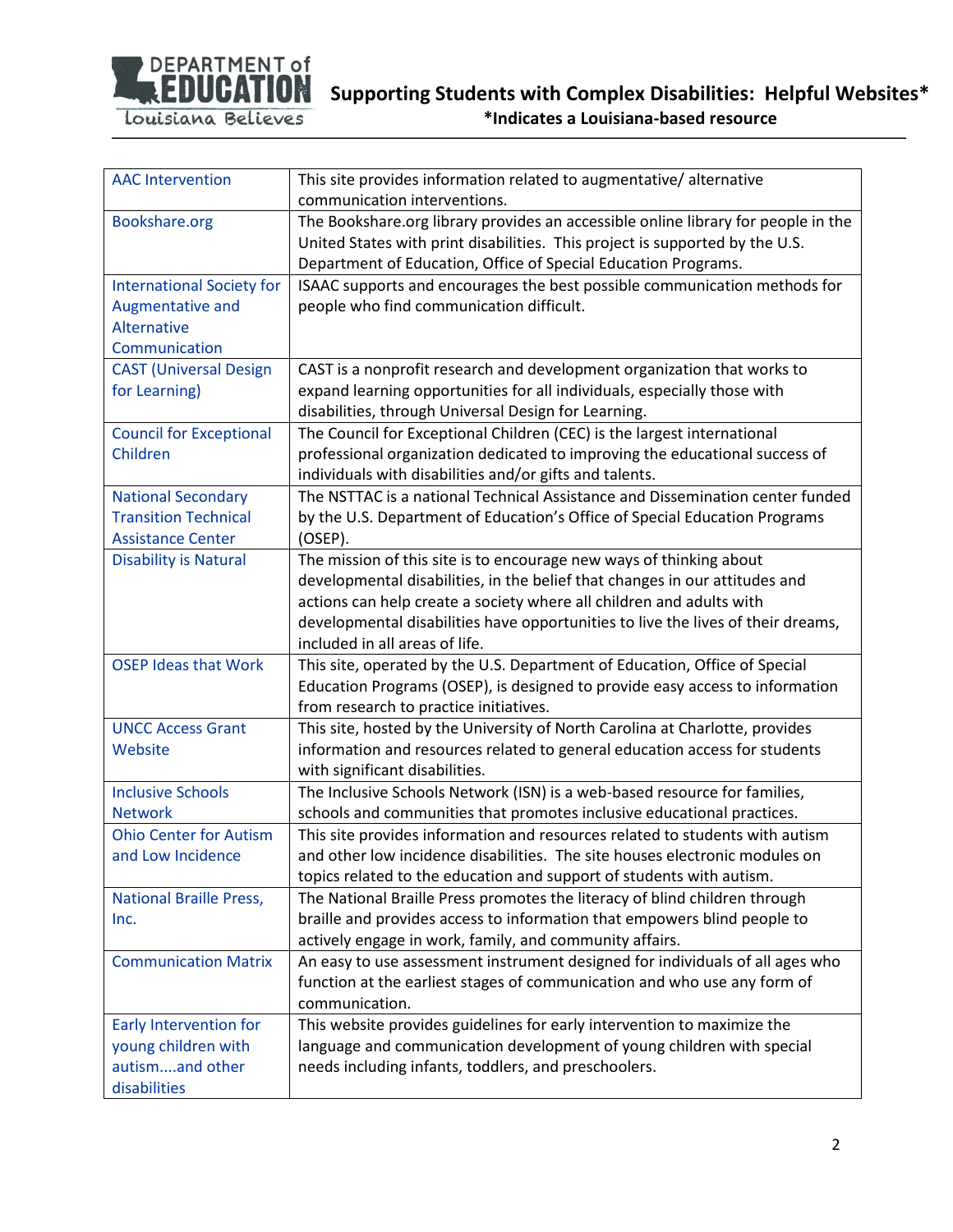

| <b>Literacy Instruction for</b> | This website provides guidelines for teaching literacy skills to learners with     |
|---------------------------------|------------------------------------------------------------------------------------|
| <b>Individuals with</b>         | special needs, especially learners with complex communication needs (CCN).         |
| Autismand Other                 |                                                                                    |
| <b>Disabilities</b>             |                                                                                    |
| <b>AAC-RERC</b>                 | The AAC-RERC is a Rehabilitation Engineering Research Center that functions as     |
| (Rehabilitation                 | a collaborative research group dedicated to the development of effective AAC       |
| <b>Engineering Research</b>     | (augmentative and alternative communication) technology.                           |
| Center)                         |                                                                                    |
| <b>USSAAC (U.S. Society</b>     | USSAAC (U.S. Society for Augmentative and Alternative Communication) is            |
| for Augmentative and            | dedicated to providing information and support on the issues, technology, tools    |
| Alternative                     | and advancements within the world of AAC.                                          |
| Communication)                  |                                                                                    |
| Louisiana Parent                | LaPTIC is committed to helping parents of children with disabilities to become     |
| <b>Training and</b>             | full participants in their children's educational process. All parent facilitators |
| <b>Information Center*</b>      | with the program are also parents of children with disabilities. This site also    |
|                                 | provides links to the regional Families Helping Families (FHF) Centers, a          |
|                                 | Louisiana network of family-directed resource centers which provide                |
|                                 | information and support on issues related to disabilities.                         |
| <b>Families Helping</b>         | The Families Helping Families (FHF) network is comprised of 10 individual          |
| Families of Louisiana*          | nonprofit, family-driven resource centers that provide support and information     |
|                                 | to families who have members with disabilities. The term "disability" includes     |
|                                 | physical, mental, emotional, behavioral, and/or academic needs. Each center        |
|                                 | maintains its own website.                                                         |
| Louisiana School-Wide           | This project supports PBS efforts across the state.                                |
| <b>Positive Behavior</b>        |                                                                                    |
| Support project*                |                                                                                    |
| Louisiana State                 | Louisiana State Personnel Development Gran t (LaSPDG) is a Louisiana               |
| <b>Personnel Development</b>    | Department of Education Grant (LDOE) funded by the Office of Special               |
| Grant*                          | Education (OSEP). The purpose of the project is to develop a system of             |
|                                 | professional development and support based on state, district, and school          |
|                                 | needs to improve outcomes for students with disabilities ages 6-21 across all      |
|                                 | disabilities and create sustainable, evidence-based practices.                     |
| Louisiana                       | The Council's efforts are designed to promote the increased self-determination,    |
| Developmental                   | independence, productivity, integration and inclusion of people with               |
| <b>Disabilities Council*</b>    | developmental disabilities in their communities.                                   |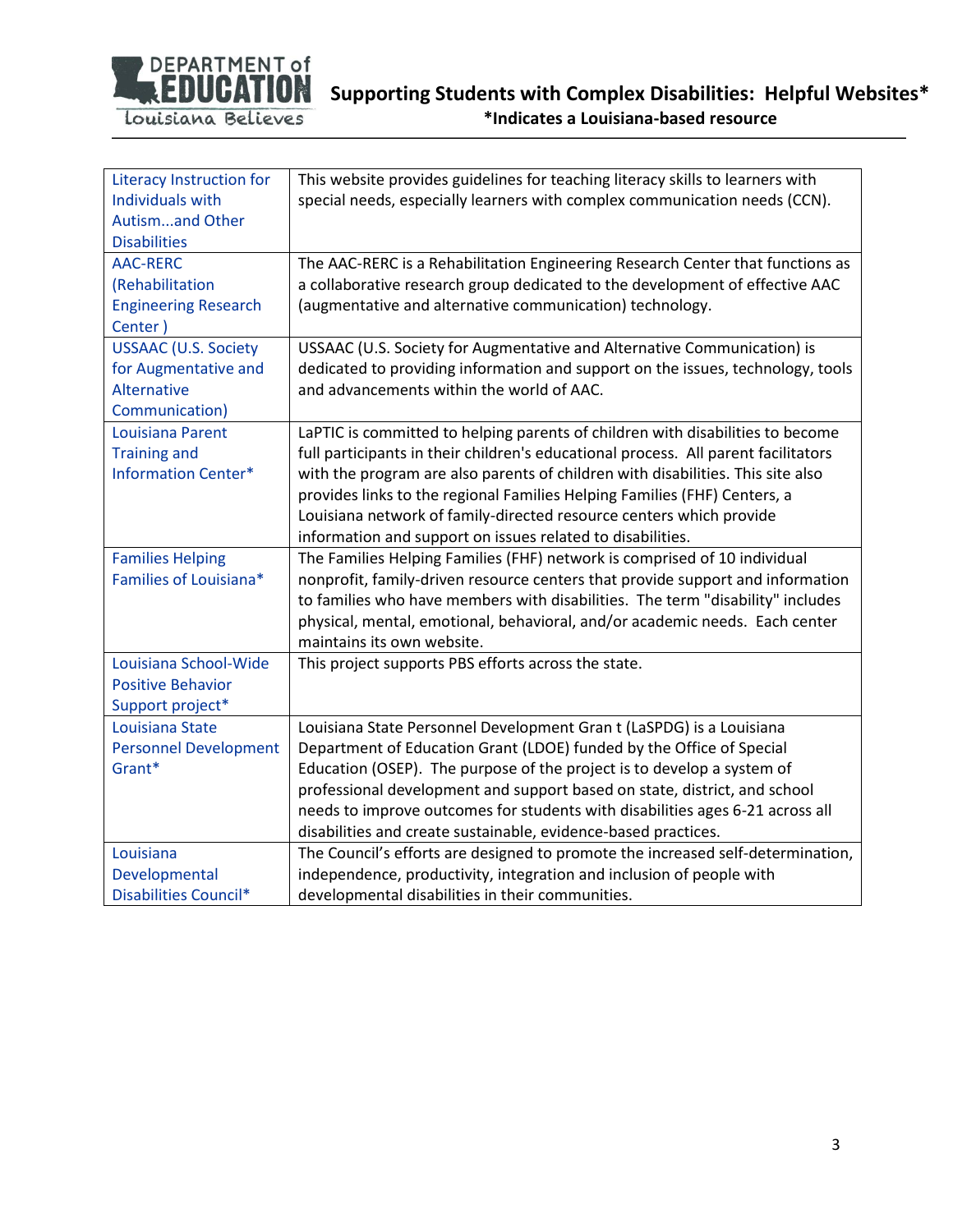

The topics below focus on struggling students served primarily in the general education setting: those with an Individual Education Program (IEP) and students who function below grade level expectations.

The resources and products such as strategies related to differentiated instruction and (formative) assessment, use of assistive technology, accessible instructional materials (AIM), and IEP development, assist educators and families in supporting access to the general education curriculum. Likewise, students can demonstrate their progress and competence in a manner that provides leverage of the disability or lag in skill development.

## Inclusive Practices/Collaboration

*[Louisiana Validated Practices](http://www.louisianabelieves.com/docs/default-source/academics/louisiana-validated-practices-initiative.pdf?sfvrsn=2) Initiative* assists school professionals in assessing their progress toward creating inclusive schools. Stakeholders use this tool to gather specific information related to areas of strength, areas needing development and action planning for refining the educational services for all students.

*[The Louisiana Co-Teaching Resource Guide](http://www.louisianabelieves.com/docs/default-source/academics/louisiana-co-teaching-resource-guide.pdf?sfvrsn=2)* was developed through LASPDG and LDE collaboration to expand the efforts of the Louisiana Validated Practices Initiative. A diverse group of Louisiana educators, family members and independent consultants developed a guide for district use to plan, implement and evaluate co-teaching practices. Within the document are tools, forms and charts available for district/school use or adaptation. Some of the topics include:

- o Determining Student Support Needs- a series of steps to establish student needs, determine intensity of support matched with schedule and teacher supports
- o Planning and Communication-resources for co-teachers to plan together and communicate effectively
- o [Finding Time to Co-Plan](http://www.louisianabelieves.com/docs/default-source/academics/finding-time-to-co-plan.pdf?sfvrsn=2)
- o [Checklist For Co-Teaching Promising Practices](http://www.louisianabelieves.com/docs/default-source/academics/checklist-for-co-teaching-promising-practices.pdf?sfvrsn=2)
- o

Louisiana Special Education Professional Development Grant (LaSPDG)<http://www.laspdg.org/> directs its efforts in four areas: data-based decision making, family engagement, inclusive practices, and culturally responsive practices. Guides, webinars and videos are available for use. Some examples are:

- o *[Quality indicators](http://www.louisianabelieves.com/docs/default-source/academics/quality-indicators-laspdg.pdf?sfvrsn=2)* identify strength and needs in each of the four areas
- o *[Para Pros Make the Difference](http://www.louisianabelieves.com/docs/default-source/academics/parapros-make-the-difference.pdf?sfvrsn=2)*-guidelines for using paraprofessionals to support inclusive practices
- o *[10 Steps to Implementing Effective Inclusive Practices](http://www.louisianabelieves.com/docs/default-source/academics/10-steps-to-implementing-effective-inclusive-practices.pdf?sfvrsn=2)*-a guide for school site leaders

*[Speech and Language Support for All \(SALSA\)](http://www.louisianabelieves.com/docs/default-source/academics/speech-and-language-support-for-all-(salsa).pdf?sfvrsn=2)* supports students with deficits in literacy, numeracy, or behavior through the efforts and expertise of school-based Speech-Language Pathologists (SLPs). Three tenets of student support with examples of possible responsibilities and various roles and responsibilities SLPs may encounter are outlined.

## Screening & Formative Assessment

Product Options promote different means by which students receive information and express their competence. It involves students in a respectful, equitable way for adjusting instruction, determining progress and conducting formative and summative assessments. Overview and options by content area are provided with permission from Dr. Bertie

Kingore. *[Product Grid Overview & Purpose For Differentiation](http://www.louisianabelieves.com/docs/default-source/academics/product-grid-overview-purpose-for-differentiation.pdf?sfvrsn=2) [Product Grid](http://www.louisianabelieves.com/docs/default-source/academics/product-grid-for-math.pdf?sfvrsn=2) for Math [Product Grid](http://www.louisianabelieves.com/docs/default-source/academics/product-grid-primary.pdf?sfvrsn=2) for Primary Product Grid for Science [Product Grid for Social Studies](ttp://www.louisianabelieves.com/docs/default-source/academics/product-grid-social-studies.pdf?sfvrsn=2)*